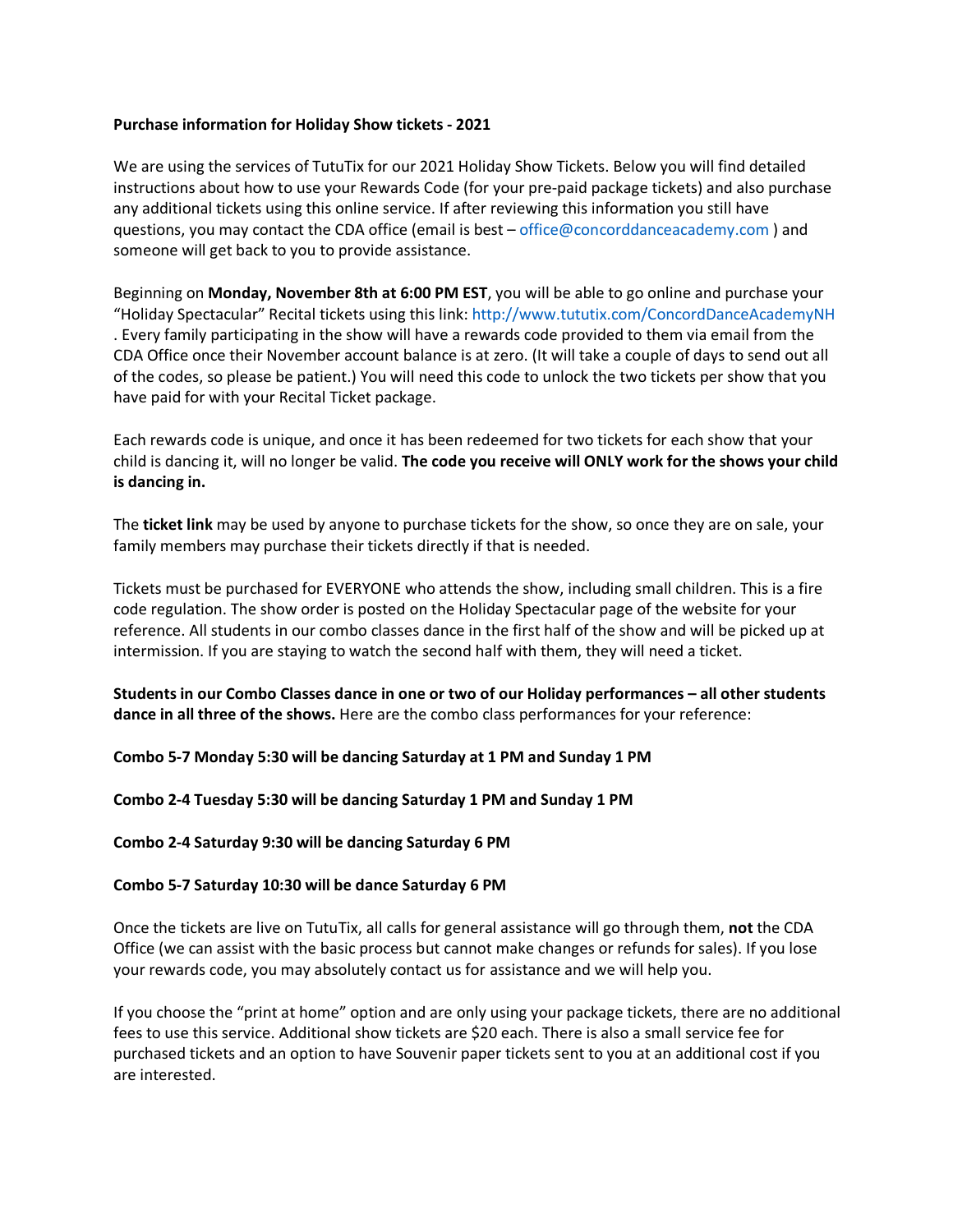# **PLEASE REMEMBER – IF YOU GO ONLINE AND HAVE A PROBLEM WITH YOUR CODE, PLEASE STOP AND REACH OUT FOR ASSISTANCE. WE CANNOT REIMBURSE YOU IF YOU CHOOSE TO PURCHASE THE TICKETS RATHER THAN SEEK HELP.**

For written instructions on how to use the ticket service, please see below! They are lengthy, but we are trying to be thorough and walk you through each step of the process. If you are comfortable with the system, you do not need to read further!

## **INSTRUCTIONS for purchasing your Holiday Show tickets on TutuTix:**

- Have your rewards code ready
- Go to the link (no earlier than 6:00 PM EST on Monday, November 8th):
- Enter your code in the box-then click "back" to go from the rewards screen, back to the prior screen, or select the show from those listed. Your code will save in the system.
- If you are buying for multiple shows, select which show you would like to buy tickets for first Select tickets - select the number of Free tickets (up to two per performance) and then the number of RESERVED (purchased) tickets you would like for this show
- Scroll down to the bottom of the page and select your section Any section, Balcony or Orchestra
- Below this click on "FIND TICKETS"
- A seating chart will come up on the next screen. The system automatically selects the "best available" for you and they will show up in black. You may elect to keep these and move on to the next step, or you may click on the black seats to REMOVE the selection and click on other seats which will then appear in black as your selected seats. PLEASE NOTE: If you are purchasing additional tickets and change your seat selection, the system will mark all of your seats as "FREE", and there will be an error message that you are only allowed two free seats. The ticket area with this information appears beneath the seating chart. You will need to use the pull downs beside the seats you are purchasing to mark them as RESERVED, so that your FREE quantity does not exceed two. Once you have your seats picked, click CONTINUE.
- This takes you to the CHECKOUT PAGE.
- On the checkout page, a login screen will pop up and you will either use the login information that you used for previous shows, or you will create a new account.
- If you used the system before but no longer remember your account password, just click "forgot password" and it will email you a link to reset.
- For those that do not have an account, this step is necessary to purchase your tickets. An email and a password are needed by the system. This setup allows you to print your tickets at home and receive your receipt. Also, in case you happen to lose your documents, there will be a record of all tickets purchased on your account.
- When you complete the login You are not done with tickets yet! If you want to select tickets for another show (which you should if you are dancing in two or three of the performances!), then click on CONTINUE SHOPPING in the upper right of the page. This takes you back to the screen where you select which show you want. Select the next show.
- Repeat the selection options for number of tickets, section and then seats. Remember your code entitles you to two tickets per show - so use them!
- Once you have completed the selection for the second show, you are again on the checkout screen. For those dancing in three shows, you will now complete the selection of show #3.